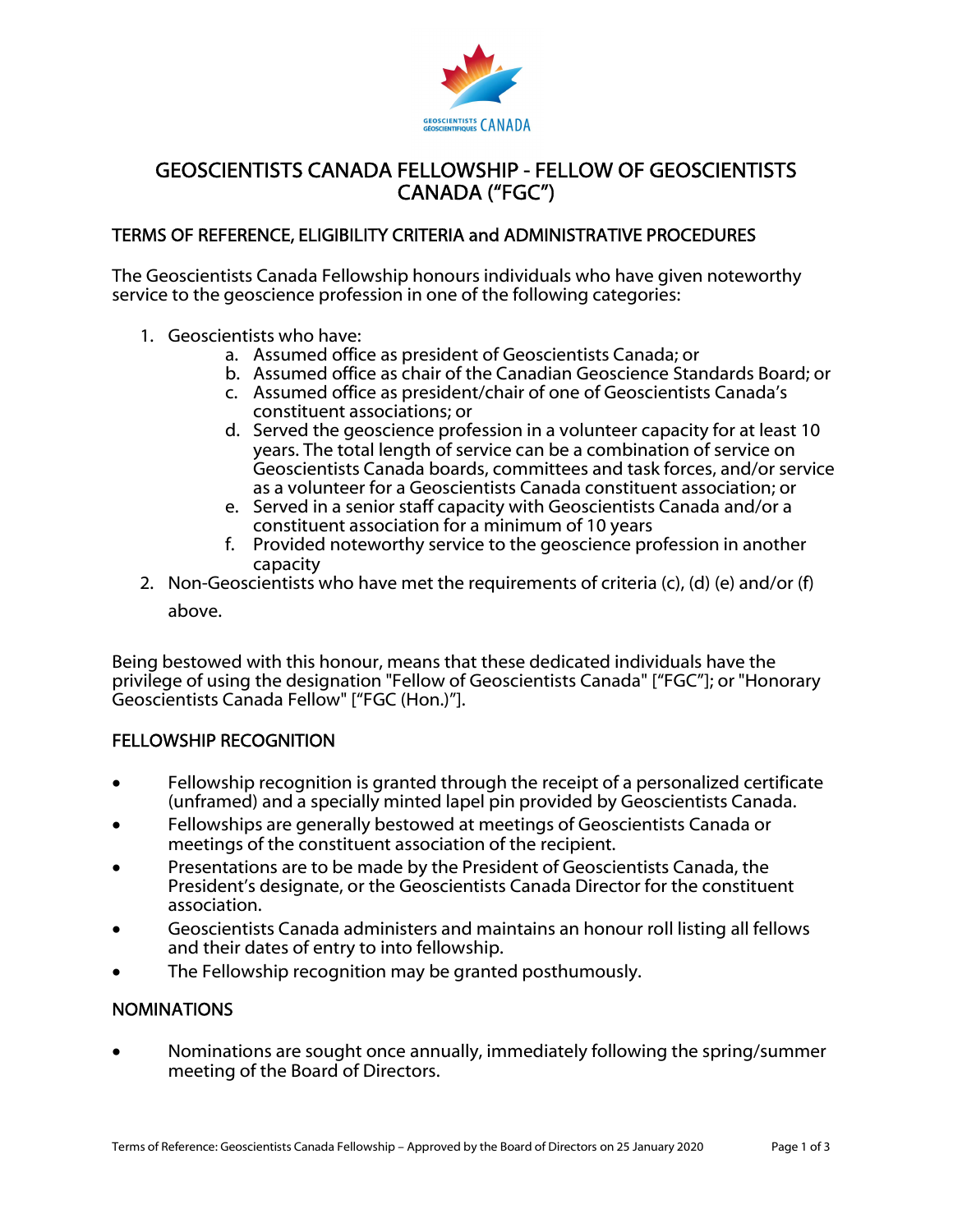

- Approvals will take place twice annually, normally at the first meeting of the Board of Directors of the calendar year (usually in January) and at the spring/summer meeting.
- Nominations may be submitted by Geoscientists Canada or by a constituent association and must be signed by the president or chair and the CEO, or Executive Director/Registrar.
- Nominations must be submitted in the format specified by Geoscientists Canada.
- Nominations may be submitted for posthumous recognition.

## STATUS AND AUTHORITY

- The fellowship is administered by Geoscientists Canada, following the criteria as set out in this Terms of Reference.
- Oversight of the fellowship is the responsibility of the Awards Committee, reporting to the Board of Directors.
- Recommendations of eligibility for fellowship are made by the Awards Committee, for approval by the Board of Directors.
- Decisions of the Board of Directors on eligibility for fellowship are final.
- It is the intent that fellowships once bestowed will remain in place in perpetuity. In the event that a fellow is sanctioned by disciplinary action or found guilty of an offense unbecoming the profession, the Board of Directors has the right to revoke that person's fellowship.

## ADMINISTRATION

- Geoscientists Canada will solicit nominations once annually at the same time each year.
- Lists of nominees will be prepared by Geoscientists Canada for presentation by the Awards Committee for approval by the Board of Directors at the first meeting of the Board of Directors of in the calendar year (usually in January) and at the spring/summer meeting of the Board of Directors.
- The January list will include all nominees received in time for consideration at that meeting; the list for the spring/summer meeting will include all remaining nominees in that year.
- Recipients will receive a personalized certificate (unframed), a letter from the President of Geoscientists Canada, a lapel pin, and a sheet of instructions about the correct use of the designation.
- For those recipients not receiving their fellowship at meetings of Geoscientists Canada, it will be the responsibility of the constituent associations to arrange events of their choice for the bestowing of fellowships upon their nominees by Geoscientists Canada.
- It is the responsibility of constituent associations to plan their nominations such that the timing of approvals meet their particular requirements.